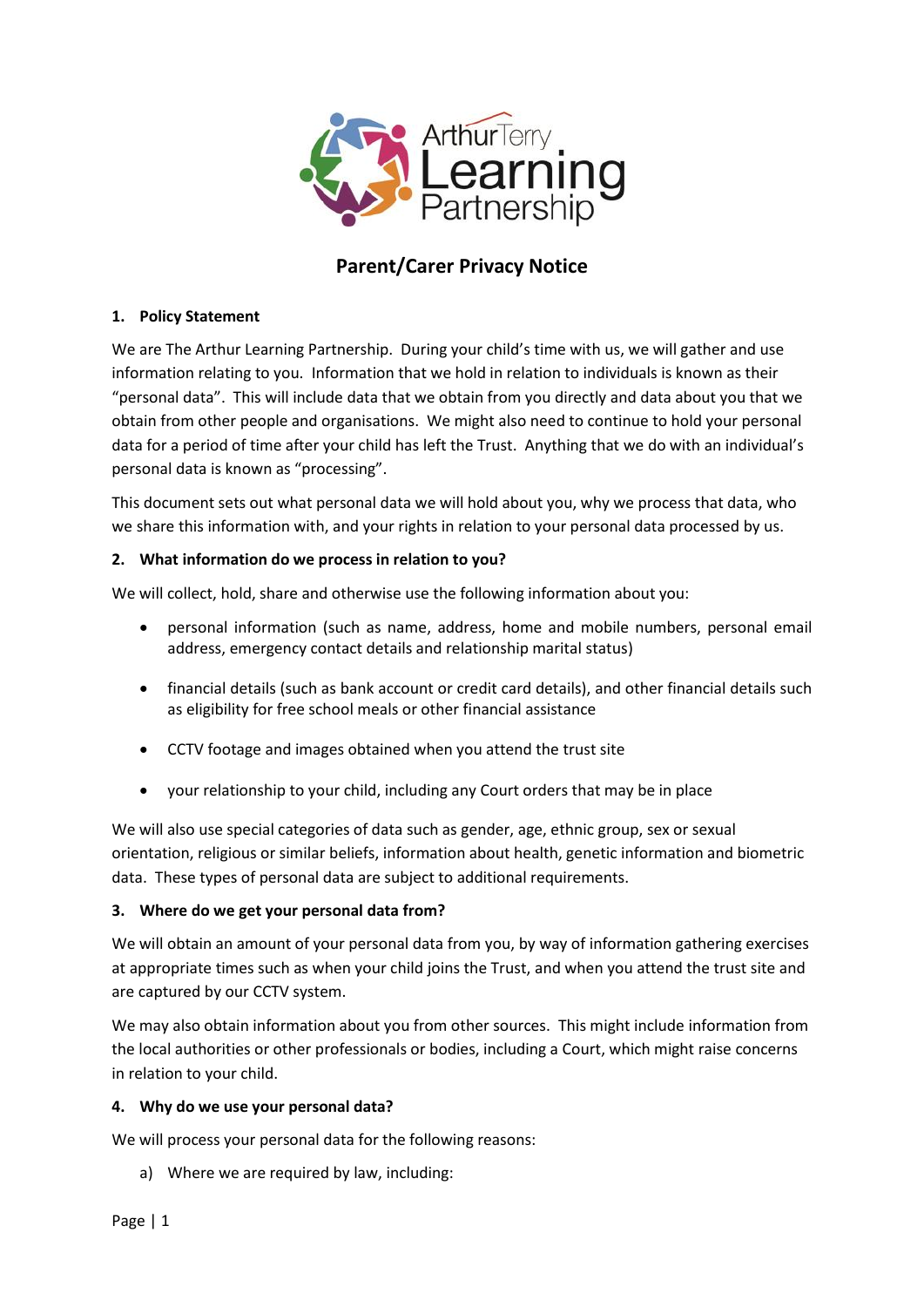- To provide reports and other information required by law in relation to the performance of your child
- To raise or address any concerns about safeguarding
- To the Government agencies including the police
- To obtain relevant funding for the school
- To provide or obtain additional services including advice and/or support for your family
- b) Where the law otherwise allows us to process the personal data as part of our functions as a Trust, or we are carrying out a task in the public interest, including:
	- To confirm your identity
	- To communicate matters relating to the Trust to you
	- To safeguard you, our pupils and other individuals
	- To enable payments to be made by you to the Trust
	- To ensure the safety of individuals on the Trust site
	- To aid in the prevention and detection of crime on the Trust site
- c) Where we otherwise have your consent

Whilst the majority of processing of personal data we hold about you will not require your consent, we will inform you if your consent is required and seek that consent before any processing takes place.

## **5. Why do we use special category personal data?**

We may process special category personal data in relation to you for the following reasons:

- 1. Where the processing is necessary for reasons of substantial public interest, including for purposes of equality of opportunity and treatment, where this is in accordance with our Data Protection Policy.
- 2. Where the processing is necessary in order to ensure your health and safety on the Trust site, including making reasonable adjustments for any disabilities you may have.
- 3. Where we otherwise have your explicit written consent.

There may also be circumstances where we need to use your information in relation to legal claims, or to protect your vital interests of those of your child, and where it is not possible to seek your consent.

## **6. Failure to provide this information**

If you fail to provide information to us we may be prevented from complying with our legal obligations.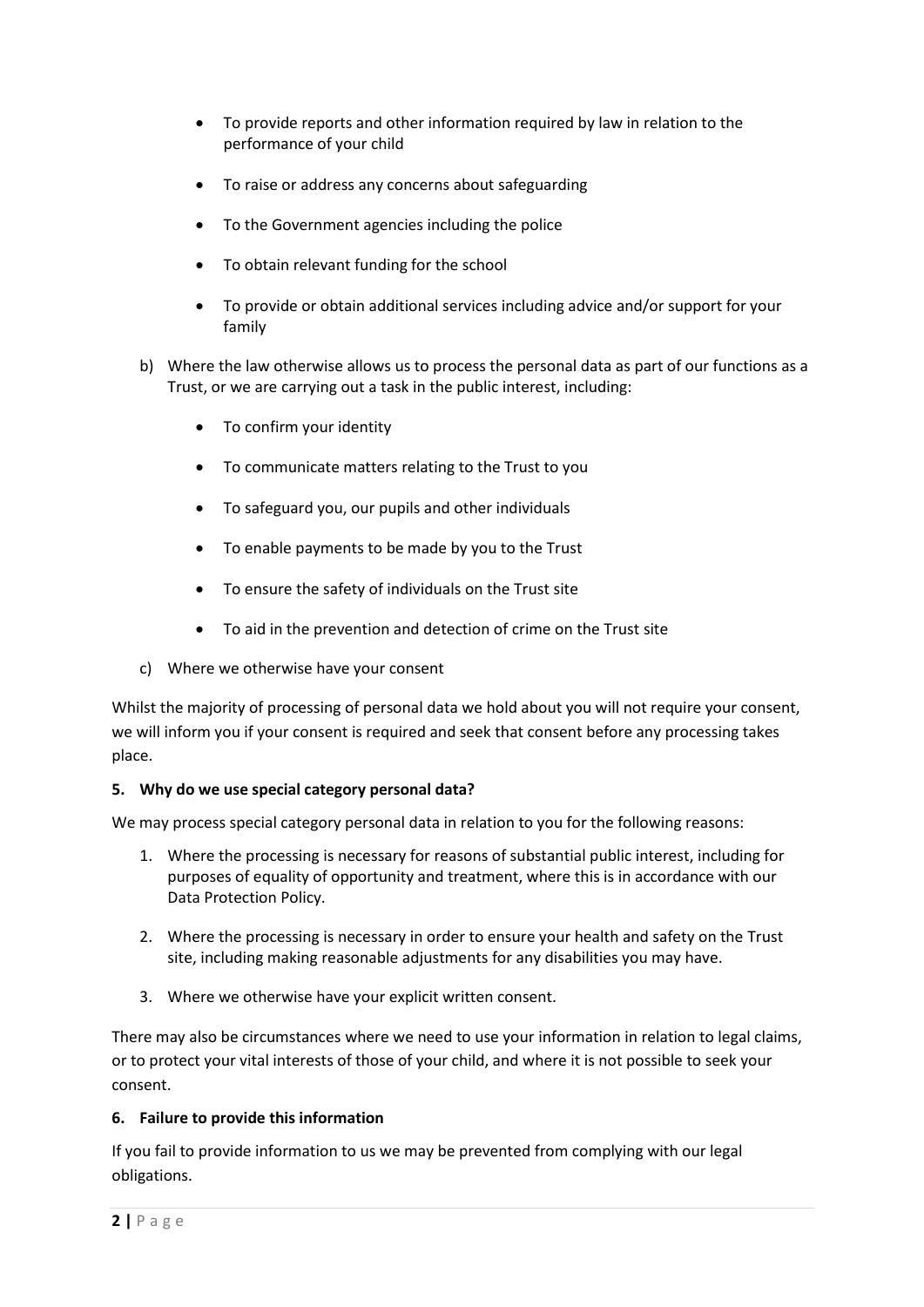### **7. How long will we hold your personal data for?**

We will hold your personal data only for as long as necessary. How long we need to hold on to any information will depend on the type of information.

#### **8. Who will we share your personal data with?**

We routinely share information about you with:

- Local authorities, to assist them in the exercise of their responsibilities in relation to education and training, youth support and safeguarding purposes
- The Department for Education [and/or the Education and Skills Funding Agency], in compliance with legal obligations of the school to provide information about students and parents as part of statutory data collections
- Contractors, such as payment processing providers to enable payments to be made by you to the Trust

The Department for Education may share information that we are required to provide to them with other organisations. For further information about the Department's data sharing process, please visit[: https://www.gov.uk/guidance/data-protection-how-we-collect-and-share-research-data.](https://www.gov.uk/guidance/data-protection-how-we-collect-and-share-research-data)

Contact details for the Department can be found a[t https://www.gov.uk/contact-dfe.](https://www.gov.uk/contact-dfe)

Local authorities may share information that we are required to provide to them with other organisations.

**The Arthur Terry School, Stockland Green, Brookvale Primary, Hill West Primary, Mere Green Primary and Slade Primary** are part of Birmingham City Council. For further information on Birmingham local authority's data sharing process, please visit: [https://www.birmingham.gov.uk](https://www.birmingham.gov.uk/)

**The Coleshill School** is part of Warwickshire County Council. For further information on Warwickshire local authority data sharing process, please visit: [https://www.warwickshire.gov.uk](https://www.warwickshire.gov.uk/)

**Scotch Orchard Primary** / **Greysbrooke Primary School** is part of Staffordshire County Council. For further information on Staffordshire local authority data sharing process, please visit: https://www.staffordshire.gov.uk

### **9. Your rights in relation to your personal data held by us**

You have the right to request access to personal data that we hold about you, subject to a number of exceptions. To make a request for access to your personal data, you should contact:

Mrs K Marsden, Office Manager, Greysbrooke Primary School

Please also refer to our Data Protection Policy for further details on making requests for access to your personal data.

You also have the right, in certain circumstances, to:

- Object to the processing of your personal data
- Have inaccurate or incomplete personal data about you rectified
- Restrict processing of your personal data